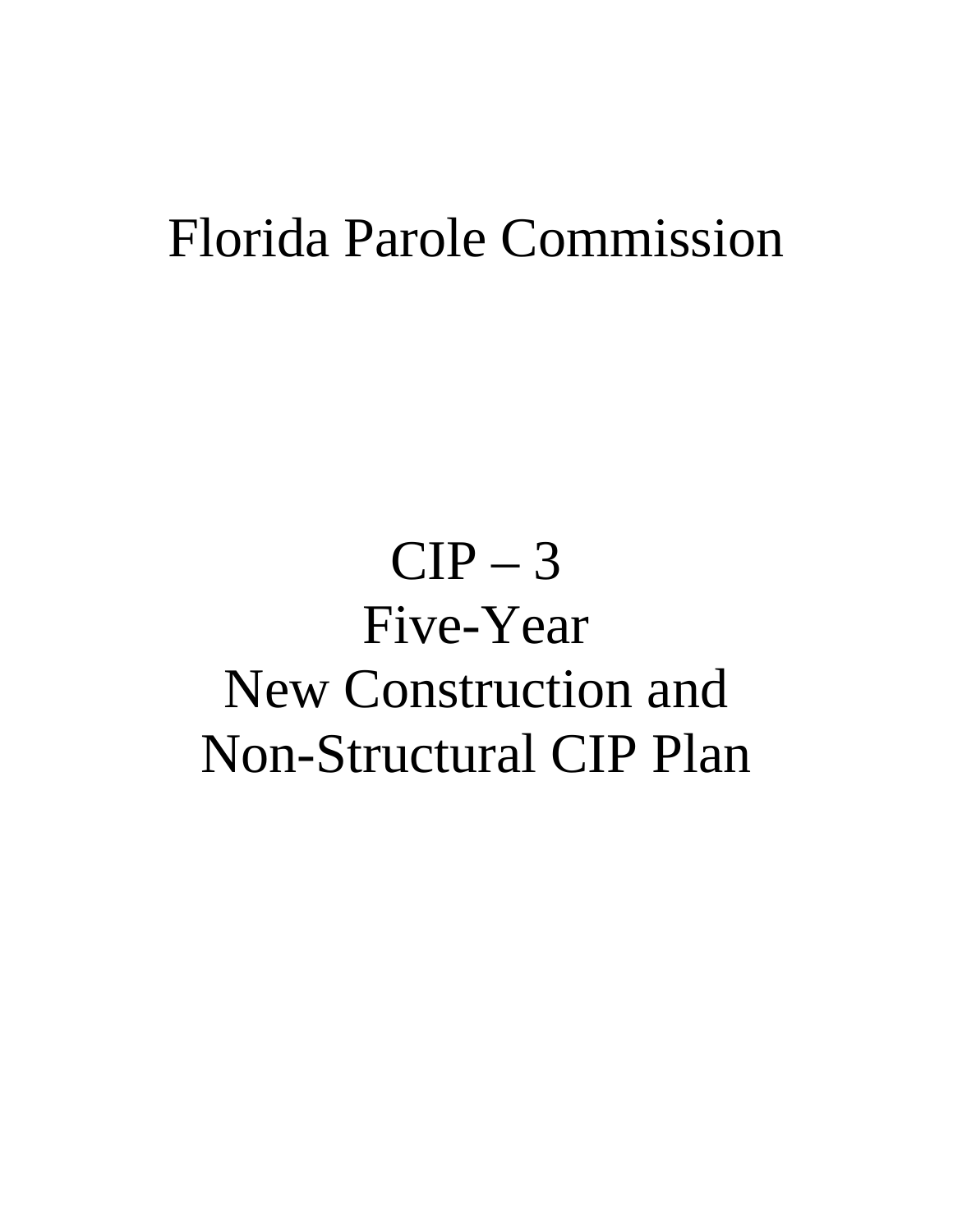## Florida Parole Commission

Post-Incarceration Enforcement and Victims' Rights Program CIP – 3 Project Explanation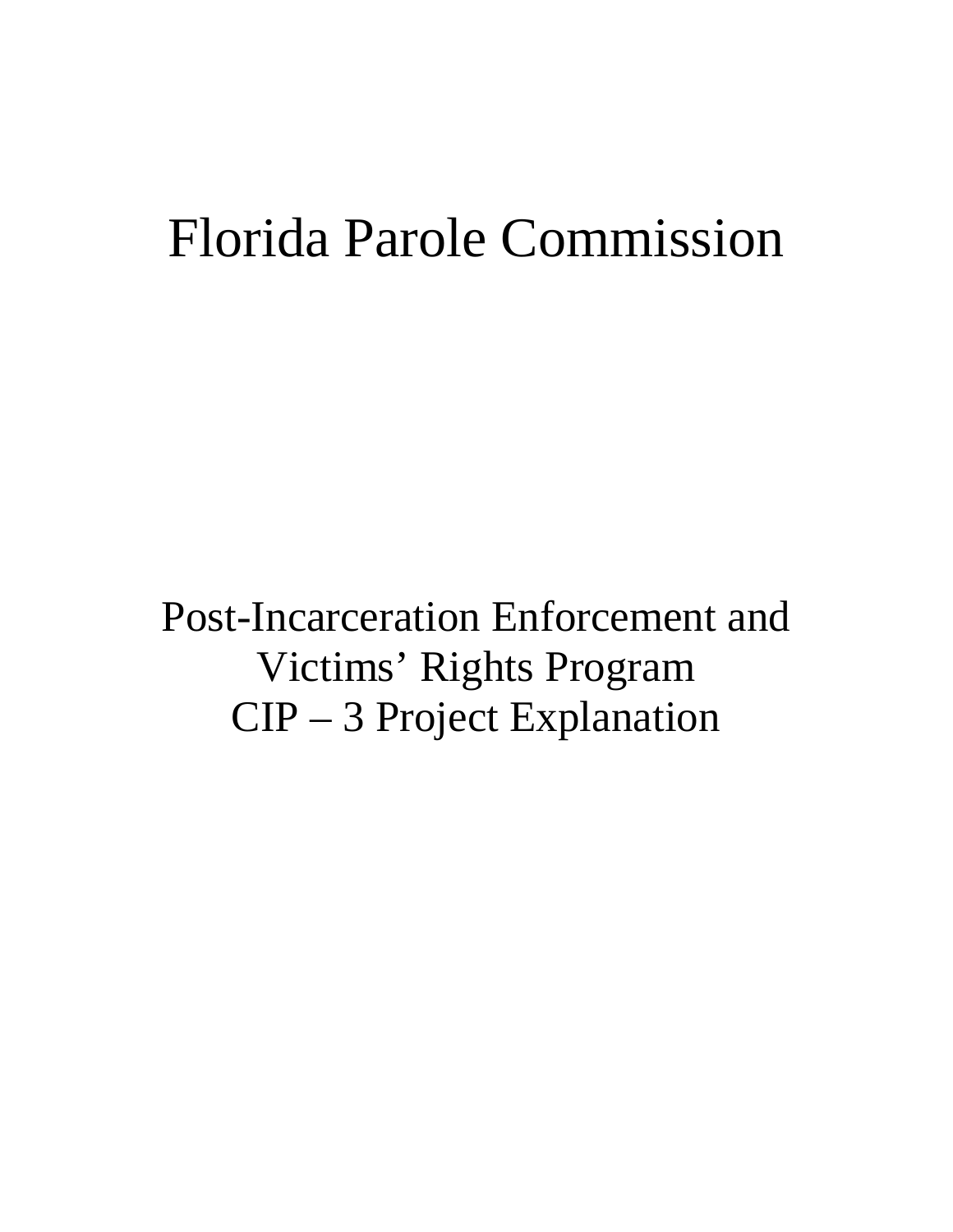#### **CIP-3: Short-Term Project Explanation**

| Agency:                                                | <b>Florida Parole Commission</b> |                                      |                                         | <b>Agency Priority:</b>            |                                                |                          |                                    |
|--------------------------------------------------------|----------------------------------|--------------------------------------|-----------------------------------------|------------------------------------|------------------------------------------------|--------------------------|------------------------------------|
| <b>Budget Entity and</b><br><b>Budget Entity Code:</b> |                                  |                                      |                                         | <b>Project Category:</b>           |                                                |                          |                                    |
| <b>Appropriation</b><br><b>Category Code:</b>          |                                  |                                      |                                         | <b>LRPP Narrative Page:</b>        |                                                |                          |                                    |
| <b>PROJECT TITLE:</b>                                  | Not Applicable.                  |                                      |                                         |                                    |                                                |                          |                                    |
| <b>Statutory Authority:</b>                            |                                  |                                      |                                         |                                    |                                                |                          |                                    |
| To be Constructed by:                                  |                                  | Contract?<br>(Y/N)                   | YES NO                                  | <b>Force Acct.?</b><br>(Y/N)       | YES NO                                         |                          |                                    |
| <b>Facility</b><br><b>Type</b>                         | Service<br>Load                  | <b>Planned</b><br><b>Used Factor</b> | <b>User Stations</b><br><b>Required</b> | <b>Existing</b><br><b>Stations</b> | <b>New User</b><br><b>Stations</b><br>Required | <b>Space</b><br>Factor   | <b>Net Area</b><br><b>Required</b> |
|                                                        |                                  |                                      |                                         |                                    |                                                |                          |                                    |
| <b>Geographic Location:</b>                            |                                  |                                      |                                         |                                    |                                                |                          |                                    |
| <b>County:</b>                                         |                                  |                                      |                                         |                                    |                                                |                          |                                    |
| <b>Facility</b><br><b>Type</b>                         | <b>Net Area</b><br>(square feet) | <b>Efficiency</b><br>Factor          | <b>Gross Area</b><br>(square feet)      | <b>Unit Cost</b>                   | Construction<br>Cost                           | Occupancy<br><b>Date</b> |                                    |
|                                                        |                                  |                                      |                                         |                                    |                                                |                          |                                    |
| <b>Schedule of Project Components</b>                  |                                  | FY 2013-14                           | FY 2014-15                              | FY 2015-16                         | FY 2016-17                                     | FY 2016-17               |                                    |
| <b>1. Basic Construction Costs</b>                     |                                  | \$                                   | \$                                      | \$                                 | \$                                             | \$                       |                                    |
| a. Construction Cost                                   |                                  |                                      |                                         |                                    |                                                |                          |                                    |
| b. Permits, Inspections,<br><b>Impact Fees</b>         |                                  |                                      |                                         |                                    |                                                |                          |                                    |
| c. Communication requirements                          |                                  |                                      |                                         |                                    |                                                |                          |                                    |
| (conduits, wiring, etc.)                               |                                  |                                      |                                         |                                    |                                                |                          |                                    |
| d. Utilities outside building                          |                                  |                                      |                                         |                                    |                                                |                          |                                    |
| e. Site Development                                    |                                  |                                      |                                         |                                    |                                                |                          |                                    |
| (roads, paving, etc.)<br>f. Energy efficient           |                                  |                                      |                                         |                                    |                                                |                          |                                    |
| equipment                                              |                                  |                                      |                                         |                                    |                                                |                          |                                    |
| g. Art allowance                                       |                                  |                                      |                                         |                                    |                                                |                          |                                    |
| (Section 255.043, Florida Statutes)                    |                                  |                                      |                                         |                                    |                                                |                          |                                    |
| h. Other                                               |                                  |                                      |                                         |                                    |                                                |                          |                                    |
| Subtotal:                                              |                                  | \$                                   | \$                                      | \$                                 | \$                                             | \$                       |                                    |

*Office of Policy and Budget - July 2012*